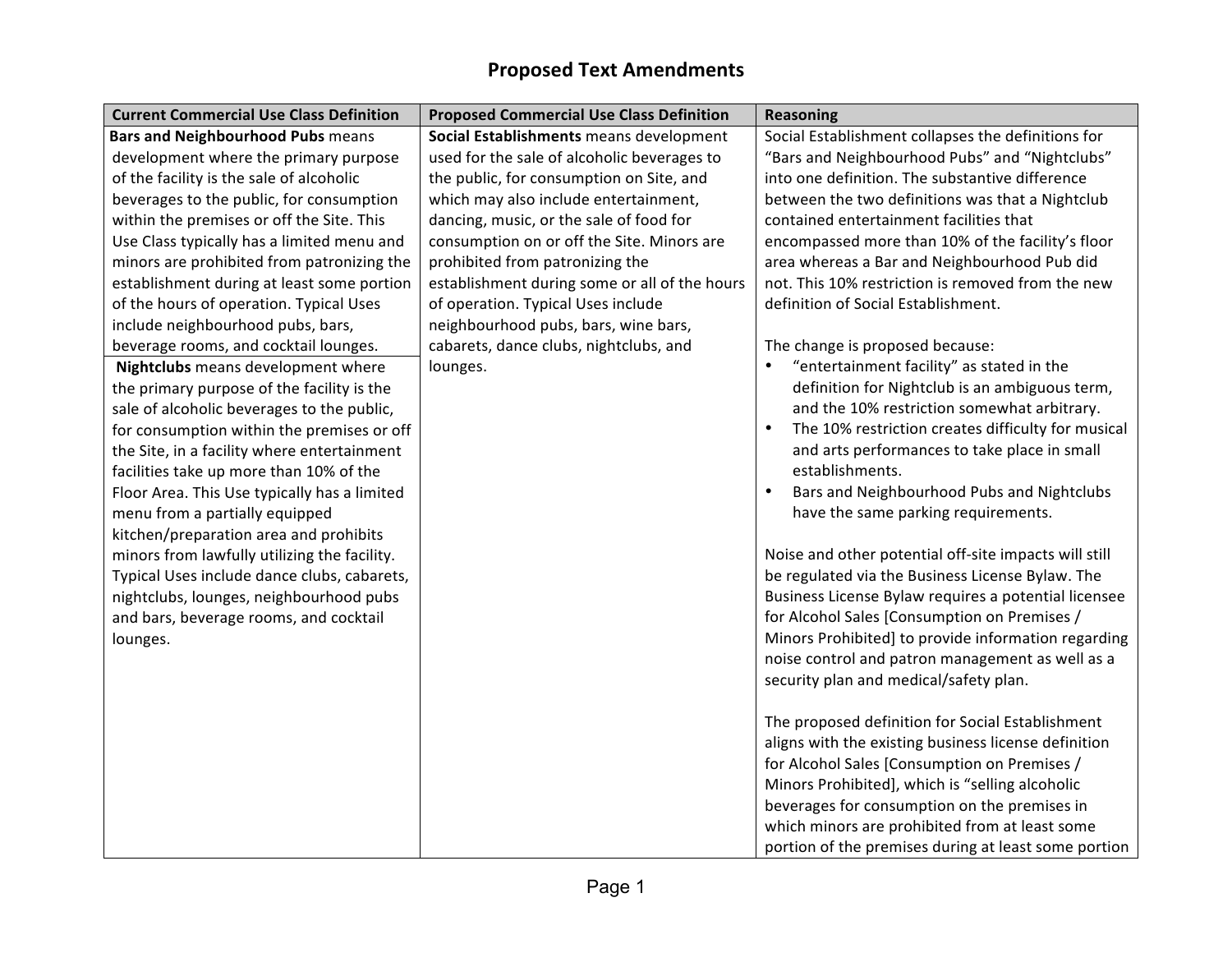|                                                                                                                                                                                                                                                                                                                                                                                                                                                                                                                                                                                                           |                                                                                                                                                                                                                                                                                                                                                                                                                                                                                                                                                              | of the hours of operation."                                                                                                                                                                                                                                                                                                                                                                                                                                                                                                                                                                                                                                                                                                                                                                                  |
|-----------------------------------------------------------------------------------------------------------------------------------------------------------------------------------------------------------------------------------------------------------------------------------------------------------------------------------------------------------------------------------------------------------------------------------------------------------------------------------------------------------------------------------------------------------------------------------------------------------|--------------------------------------------------------------------------------------------------------------------------------------------------------------------------------------------------------------------------------------------------------------------------------------------------------------------------------------------------------------------------------------------------------------------------------------------------------------------------------------------------------------------------------------------------------------|--------------------------------------------------------------------------------------------------------------------------------------------------------------------------------------------------------------------------------------------------------------------------------------------------------------------------------------------------------------------------------------------------------------------------------------------------------------------------------------------------------------------------------------------------------------------------------------------------------------------------------------------------------------------------------------------------------------------------------------------------------------------------------------------------------------|
|                                                                                                                                                                                                                                                                                                                                                                                                                                                                                                                                                                                                           |                                                                                                                                                                                                                                                                                                                                                                                                                                                                                                                                                              | Land use regulations for Social Establishments, such<br>as restrictions on floor area, will be maintained<br>within individual zones.                                                                                                                                                                                                                                                                                                                                                                                                                                                                                                                                                                                                                                                                        |
| Restaurants mean development where<br>the primary purpose of the facility is the<br>sale of prepared foods and beverages to<br>the public, for consumption within the<br>premises or off the Site. Minors are never<br>prohibited from any portion of the<br>establishment at any time during the<br>hours of operation. This Use Class typically<br>has a varied menu, with a fully equipped<br>kitchen and preparation area, and includes<br>fast food and family restaurants.<br><b>Specialty Food Services means</b><br>development where limited types of<br>prepared foods and beverages, excluding | Eating Establishments means development<br>used for the preparation and sale of foods<br>and non-alcoholic beverages to the public, for<br>consumption on or off the Site and which<br>may include entertainment, dancing, music,<br>or the sale of alcoholic beverages incidental<br>to a meal. Minors are never prohibited from<br>any portion of the establishment at any time<br>during the hours of operation. Typical Uses<br>include fast food and family restaurants,<br>coffee, donut, or sandwich shops, ice cream<br>parlours, and dessert shops. | Eating Establishment collapses the definitions for<br>"Restaurants" and "Specialty Food Services" into<br>one definition. The substantive difference between<br>the two definitions was that a Specialty Food<br>Service had a more limited menu than a Restaurant.<br>The change is proposed because Restaurants and<br>Specialty Food Services have the same parking<br>requirements, and do not have significantly<br>different land use impacts. The new use class<br>broadens the former definitions to recognize<br>performance and arts related activities.<br>A Restaurant may choose whether or not to serve<br>alcohol. Regardless, minors would always be                                                                                                                                         |
| alcoholic beverages, are offered for sale to<br>the public, for consumption within the<br>premises or off the Site. This Use Class<br>typically relies primarily on walk-in<br>clientele, and includes coffee, donut, bagel<br>or sandwich shops, ice cream parlours, and<br>dessert shops.                                                                                                                                                                                                                                                                                                               |                                                                                                                                                                                                                                                                                                                                                                                                                                                                                                                                                              | allowed within the establishment. If the restaurant<br>does not serve alcohol, it would be required to<br>obtain a business license for Restaurant or Food<br>Service, and if it did serve alcohol, it would be<br>required to obtain a license for Restaurant or Food<br>Service as well as Alcohol Sales [Consumption on<br>Premises / Minors Allowed]. Business License<br>definitions:<br>Alcohol Sales [Consumption on Premises /<br>Minors Allowed]: Selling alcoholic beverages for<br>consumption on the premises in which minors<br>are allowed in all areas of the premises during<br>all hours of operation<br>Restaurant or Food Service: Selling prepared<br>food or non-alcoholic beverages for<br>consumption on or off the premises.<br>Land use regulations for Eating Establishments, such |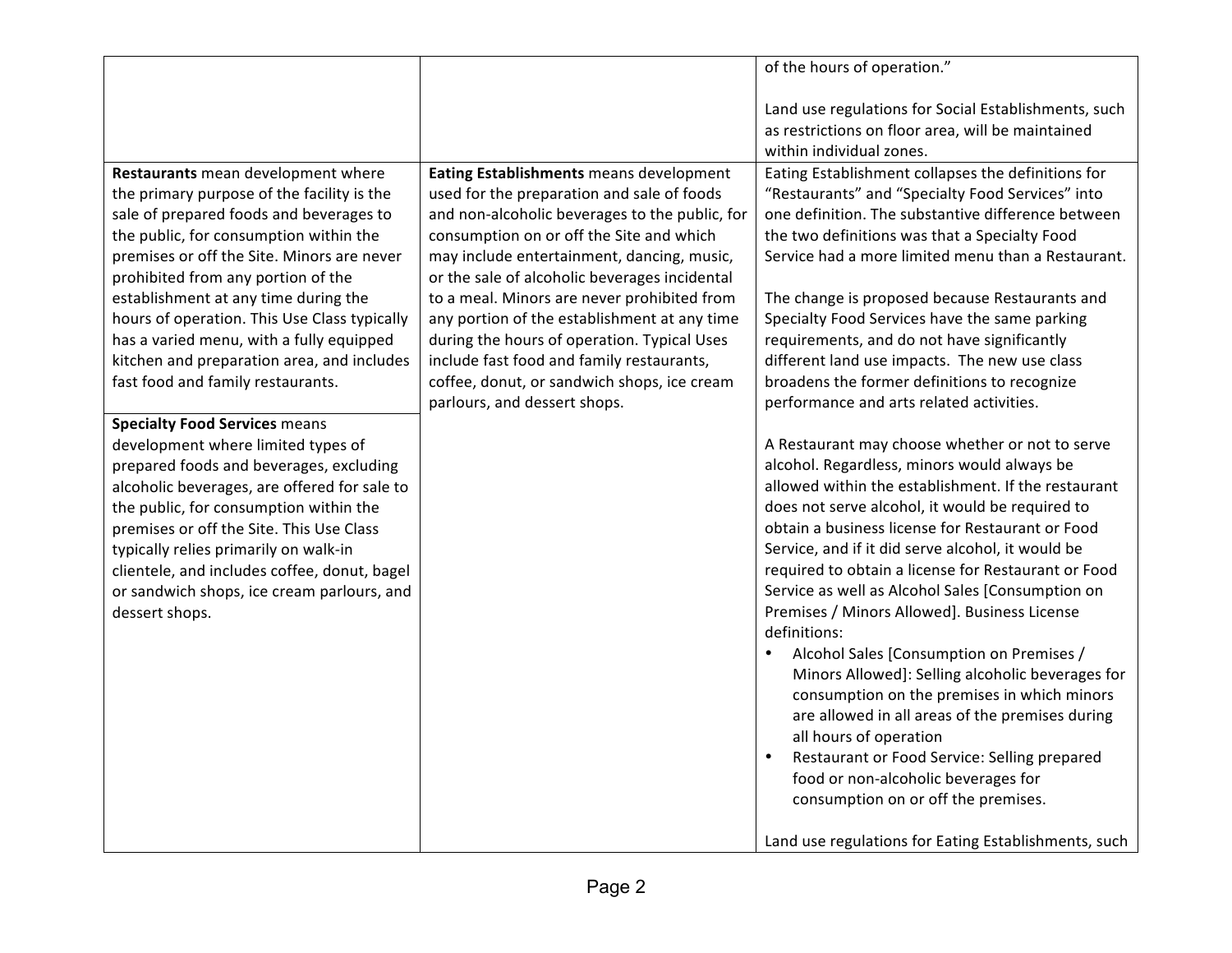|                                                |                                                    | as restrictions on floor area, will be maintained     |
|------------------------------------------------|----------------------------------------------------|-------------------------------------------------------|
|                                                |                                                    | within individual zones.                              |
| <b>Broadcasting and Motion Picture Studios</b> | Media Studios means development used for           | The proposed amendment updates the terminology        |
| means development used for the                 | the creation, rehearsal, production, or            | of the former definition.                             |
| production or broadcasting of audio and        | broadcasting of audio or visual programming,       |                                                       |
| visual programming typically associated        | in either analog or digital format. Typical Uses   |                                                       |
| with radio, television and motion picture      | include radio, television, and motion picture      |                                                       |
| studios.                                       | studios.                                           |                                                       |
| <b>Commercial Schools</b> means development    | <b>Commercial Schools</b> means development        | The proposed amendment updates the definition to      |
| used for training and instruction in a         | used for training and instruction in a specific    | include arts related activities. It also removes the  |
| specific trade, skill or service for the       | trade, skill, service, or artistic endeavour. This | clause regarding financial gain, as a Commercial      |
| financial gain of the individual or company    | Use Class does not include schools defined as      | School could be run by a non-profit agency.           |
| owning the school. This Use Class does not     | Public Education or Private Education. Typical     |                                                       |
| include schools defined as Public              | Uses include secretarial, business,                |                                                       |
| <b>Education or Private Education. Typical</b> | hairdressing, beauty culture, dancing or           |                                                       |
| Uses include secretarial, business,            | music schools.                                     |                                                       |
| hairdressing, beauty culture, dancing or       |                                                    |                                                       |
| music schools.                                 |                                                    |                                                       |
| <b>Custom Manufacturing Establishments</b>     | <b>Creation and Production Studio means a</b>      | The proposed amendment removes the reference          |
| means development used for small scale         | development used for the on-Site creation or       | to the number of employees, and adds a phrase to      |
| on-site production of goods by hand            | fabrication of arts related or small-scale         | prevent nuisance effects from occurring outside of    |
| manufacturing, primarily involving the use     | goods, and for the creation, training and          | the unit in which the activity is occurring.          |
| of hand tools and provided such                | rehearsal of performance arts. Accessory           |                                                       |
| developments have fewer than five              | Uses may include the retail sale of goods          |                                                       |
| production employees. Typical Uses             | produced on Site. No Nuisance occurs outside       |                                                       |
| include jewelry, toy and musical               | of the unit containing the development.            |                                                       |
| instrument manufacturing, gunsmiths, and       | Typical uses include literary, visual, craft,      |                                                       |
| pottery and sculpture studios.                 | design, and interdisciplinary and performance      |                                                       |
|                                                | arts studios.                                      |                                                       |
| General Retail Stores means development        | General Retail Stores means development            | The proposed amendment inverts the list of typical    |
| used for the retail sale of groceries,         | used for the retail sale of goods or               | uses within the General Retail Stores definition so   |
| beverages, household goods, furniture and      | merchandise, not including the sale of             | that it lists what General Retail Stores does not     |
| appliances, hardware, printed matter,          | gasoline, heavy agricultural and industrial        | include rather than what it does include. This avoids |
| confectionery, tobacco, pharmaceutical         | equipment, alcoholic beverages, or goods           | inadvertently excluding many uses, including arts     |
| and personal care items, automotive parts      | sold in pawn. Accessory Uses may include the       | related uses.                                         |
| and accessories, video sales and rentals,      | assembly or repair of products sold on Site,       |                                                       |
| office equipment, stationery and similar       | or minor public services such as postal            |                                                       |
| goods from within an enclosed building.        | services or pharmacies. This Use Class does        |                                                       |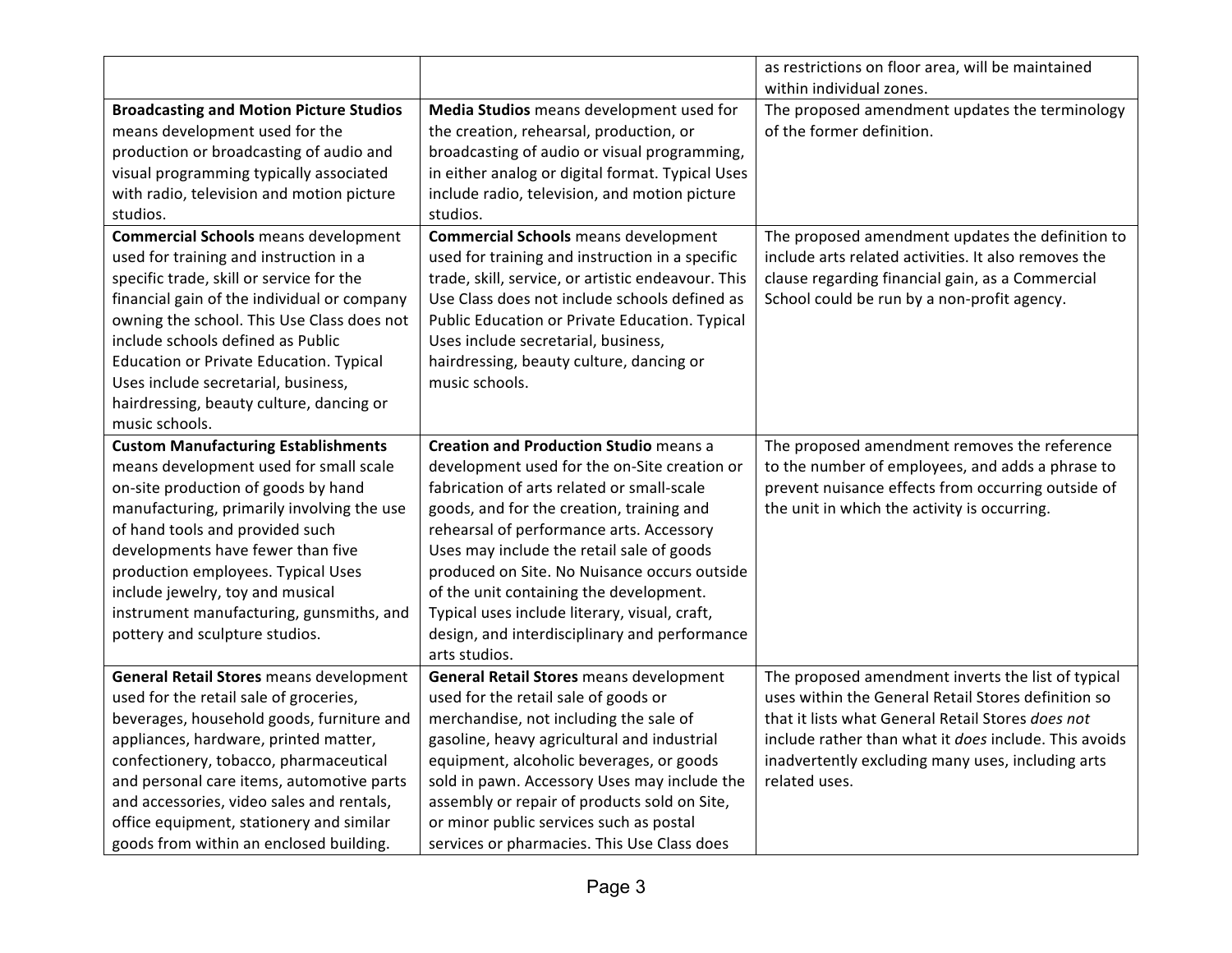| Minor public services, such as postal        | not include Aircraft Sales / Rentals,          |                                                  |
|----------------------------------------------|------------------------------------------------|--------------------------------------------------|
| services and film processing depots, are     | Automotive and Minor Recreation Vehicle        |                                                  |
| permitted within General Retail Stores.      | Sales / Rentals, Flea Market, Gas Bars,        |                                                  |
| This Use Class includes Convenience Retail   | Greenhouses, Plant Nurseries and Market        |                                                  |
| Stores, and excludes Warehouse Sales.        | Gardens, Major Alcohol Sales, Secondhand       |                                                  |
| General Retail Stores does not include       | Stores, Minor Alcohol Sales, and Warehouse     |                                                  |
| developments used for the sale of            | Sales.                                         |                                                  |
| gasoline, heavy agricultural and industrial  |                                                |                                                  |
| equipment, alcoholic beverages, or           |                                                |                                                  |
| secondhand goods.                            |                                                |                                                  |
| <b>Major Secondhand Stores means</b>         | Secondhand Stores means development            | The proposed definition refers to goods sold in  |
| development used for the retail sale of      | used for the retail sale of secondhand or used | pawn. The Secondhand Stores use class would no   |
| secondhand or used major and minor           | personal and minor household goods, in         | longer apply to used clothing, book, and antique |
| household goods, including the               | pawn, including the minor repair of such       | stores.                                          |
| refurnishing and repair of the goods being   | goods. Typical Uses include the resale of      |                                                  |
| sold. Such establishments generally          | clothing, jewelry, stereos and musical         |                                                  |
| require a larger display, storage and        | instruments. This Use Class does not include   |                                                  |
| loading space. This Use Class includes       | the sale of used vehicles, recreation craft or |                                                  |
| Minor Secondhand Stores. Typical Uses        | construction, industrial equipment or goods    |                                                  |
| include the resale of relatively bulky items | sold by consignment, and does not include      |                                                  |
| such as antique or used furniture and        | Flea Markets.                                  |                                                  |
| major appliances. This Use Class does not    |                                                |                                                  |
| include the sale of used vehicles,           |                                                |                                                  |
| recreation craft or construction and         |                                                |                                                  |
| industrial equipment. This Use Class does    |                                                |                                                  |
| not include Flea Markets or any Use Class    |                                                |                                                  |
| involving the sale of used vehicles,         |                                                |                                                  |
| recreation craft or construction and         |                                                |                                                  |
| industrial equipment.                        |                                                |                                                  |
| <b>Minor Secondhand Stores means</b>         |                                                |                                                  |
| development used for the retail sale of      |                                                |                                                  |
| secondhand or used personal and minor        |                                                |                                                  |
| household goods, including the minor         |                                                |                                                  |
| repair of such goods. Goods sold in such     |                                                |                                                  |
| establishments are characterized by their    |                                                |                                                  |
| relatively small demand for storage,         |                                                |                                                  |
| display and loading space. Typical Uses      |                                                |                                                  |
| include the resale of clothing, jewelry,     |                                                |                                                  |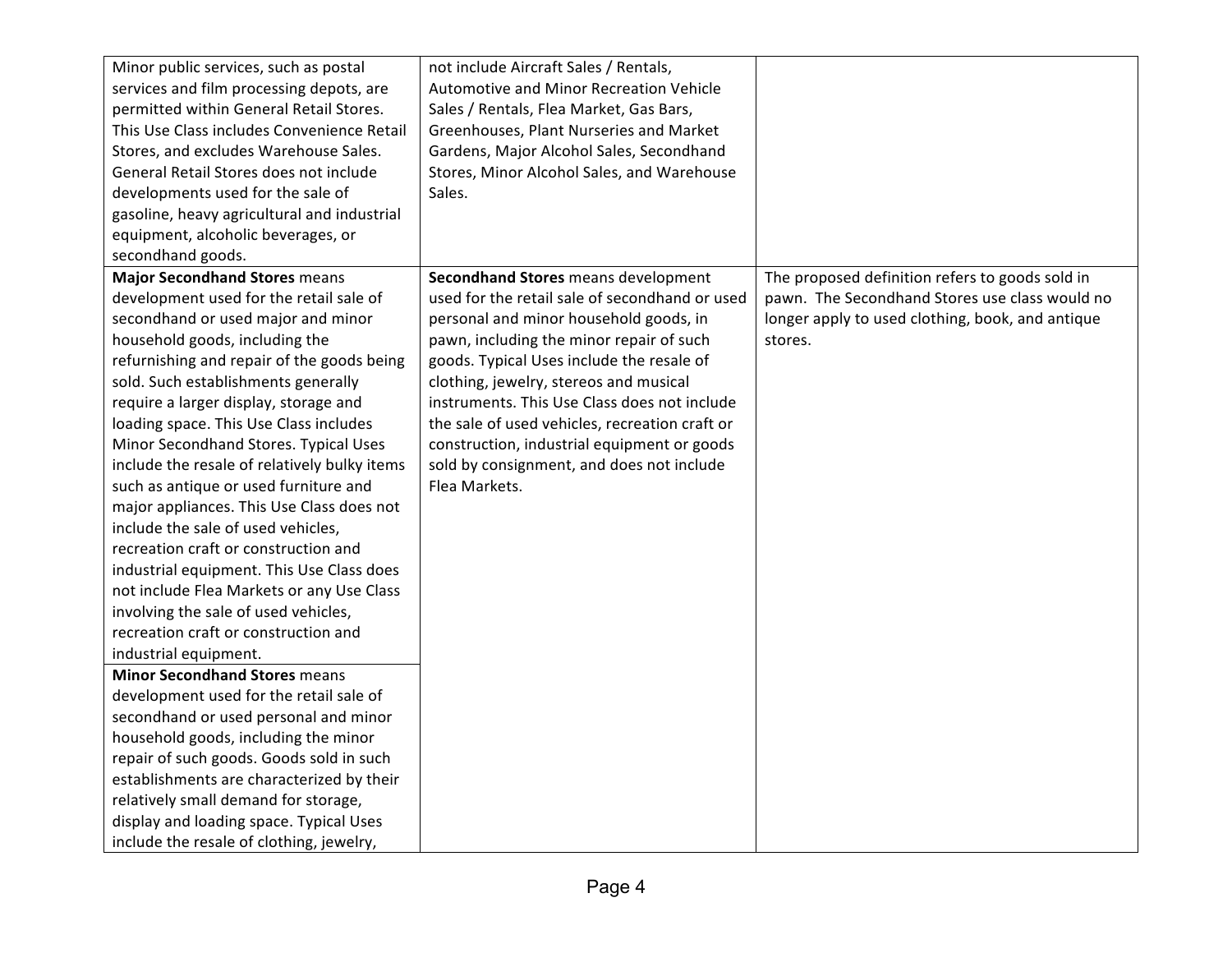| stereos and musical instruments. This Use      |                                                 |                                                       |
|------------------------------------------------|-------------------------------------------------|-------------------------------------------------------|
| Class does not include Flea Markets.           |                                                 |                                                       |
|                                                |                                                 |                                                       |
|                                                |                                                 |                                                       |
|                                                |                                                 |                                                       |
|                                                |                                                 |                                                       |
| <b>Current Industrial Use Class Definition</b> | <b>Proposed Industrial Use Class Definition</b> | Reasoning                                             |
| <b>General Industrial Uses means</b>           | General Industrial Uses means development       | Regulations have all been moved to a new General      |
| development used principally for one or        | used principally for one or more of the         | Industrial Uses Special Land Use Provision.           |
| more of the following activities:              | following activities:                           |                                                       |
| a. the processing of raw materials;            | a. the processing of raw materials;             | The word "making" has been added to "b," and "c"      |
| b. the manufacturing or assembling of          |                                                 | has been rephrased to refer to the defined term       |
| semi-finished or finished goods,               | the making, manufacturing or<br>b.              | "Nuisance" which, according to Section 6.1(62) of     |
| products or equipment;                         | assembling of semi-finished or finished         | the Zoning Bylaw, means "anything that is             |
| the cleaning, servicing, repairing or<br>c.    | goods, products or equipment;                   | obnoxious, offensive or interferes with the use or    |
| testing of materials, goods and                |                                                 | enjoyment of property, endangers personal health      |
| equipment normally associated with             | the cleaning, servicing, repairing or<br>c.     | or safety, or is offensive to the senses. This could  |
| industrial or commercial businesses or         | testing of materials, goods and                 | include that which creates or is liable to create a   |
| cleaning, servicing and repair                 | equipment normally associated with              | nuisance through emission of noise, smoke, dust,      |
| operations to goods and equipment              | industrial or commercial businesses or          | odour, heat, light, fumes, fire or explosive hazard;  |
| associated with personal or household          | cleaning, servicing and repair operations       | results in the unsightly or unsafe storage of goods,  |
| use, where such operations have                | to goods and equipment associated with          | salvage, junk, waste or other materials; poses a      |
| impacts that would make them                   | personal or household use, where such           | hazard to health and safety; or adversely affects the |
| incompatible in Non-industrial Zones;          | operations create a Nuisance;                   | amenities of the neighbourhood or interferes with     |
| the storage or transshipping of<br>d.          |                                                 | the rights of neighbours to the normal enjoyment of   |
| materials, goods and equipment;                | d. the storage or transshipping of              | any land or building."                                |
| the distribution and sale of materials,<br>e.  | materials, goods and equipment;                 |                                                       |
| goods and equipment to institutions            |                                                 |                                                       |
| or industrial and commercial                   | e. the distribution and sale of materials,      |                                                       |
| businesses for their direct use or to          | goods and equipment to institutions or          |                                                       |
| General Retail Stores or other sales           | industrial and commercial businesses for        |                                                       |
| Use Classes defined in this Bylaw for          | their direct use or to General Retail           |                                                       |
| resale to individual customers; or             | Stores or other Use Classes defined in          |                                                       |
| the training of personnel in general<br>f.     | this Bylaw for resale to individual             |                                                       |
| industrial operations.                         | customers; or                                   |                                                       |
| Any indoor display, office, technical or       |                                                 |                                                       |
| administrative support areas or any retail     | the training of personnel in general<br>f.      |                                                       |
| sale operations shall be Accessory to the      |                                                 |                                                       |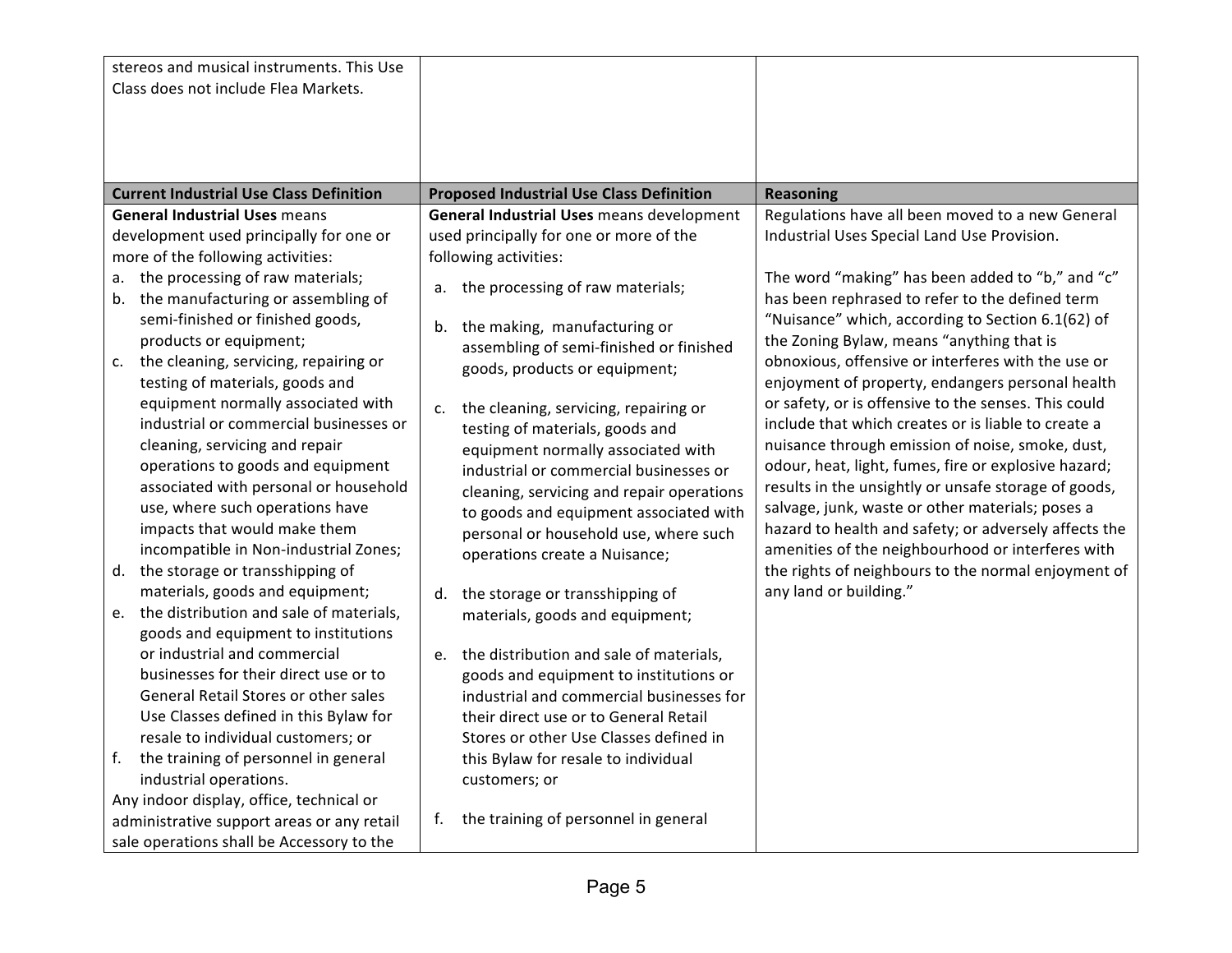| General Industrial Use activities identified  | industrial operations.                       |  |
|-----------------------------------------------|----------------------------------------------|--|
| above. The Floor Area devoted to such         |                                              |  |
| Accessory activities shall not exceed         | This Use Class includes vehicle body repair  |  |
| 33 percent of the total Floor Area of the     | and paint shops. This Use Class does not     |  |
| building(s) devoted to the General            | include Major Impact Utility Services and    |  |
| Industrial Use, except that this restriction  | Minor Impact Utility Services or the         |  |
| shall not apply where a significant portion   | preparation of food and beverages for direct |  |
| of the industrial activity naturally and      | sale to the public.                          |  |
| normally takes place out of doors.            |                                              |  |
|                                               |                                              |  |
| The Development Officer may approve as        |                                              |  |
| an Accessory Use in this Zone, a facility     |                                              |  |
| that is intended to provide temporary         |                                              |  |
| sleeping accommodation for employees          |                                              |  |
| and if so the following shall apply:          |                                              |  |
| i. the Applicant shall, in all cases,         |                                              |  |
| conduct a Phase 1 Environmental Site          |                                              |  |
| Assessment in accordance with the             |                                              |  |
| <b>Canadian Standards Association Guide</b>   |                                              |  |
| Z-768-94, as amended from time to             |                                              |  |
| time (ESA) and submit those results as        |                                              |  |
| part of the application;                      |                                              |  |
| if the Phase 1 ESA indicates potential<br>ii. |                                              |  |
| contamination, further consideration          |                                              |  |
| of the application shall be suspended         |                                              |  |
| and the applicant shall conduct a             |                                              |  |
| Phase 2 ESA and the Development               |                                              |  |
| Officer shall share the results of the        |                                              |  |
| Phase 2 ESA with Alberta Environment          |                                              |  |
| (or its successor) and the Capital            |                                              |  |
| Health Authority (or its successor);          |                                              |  |
| taking into account the advice of<br>iii.     |                                              |  |
| Alberta Environment and the Capital           |                                              |  |
| Health Authority and all other relevant       |                                              |  |
| factors, the Development Officer shall        |                                              |  |
| determine whether a Phase 3 ESA is            |                                              |  |
| required; and                                 |                                              |  |
| iv. the Development Officer shall not         |                                              |  |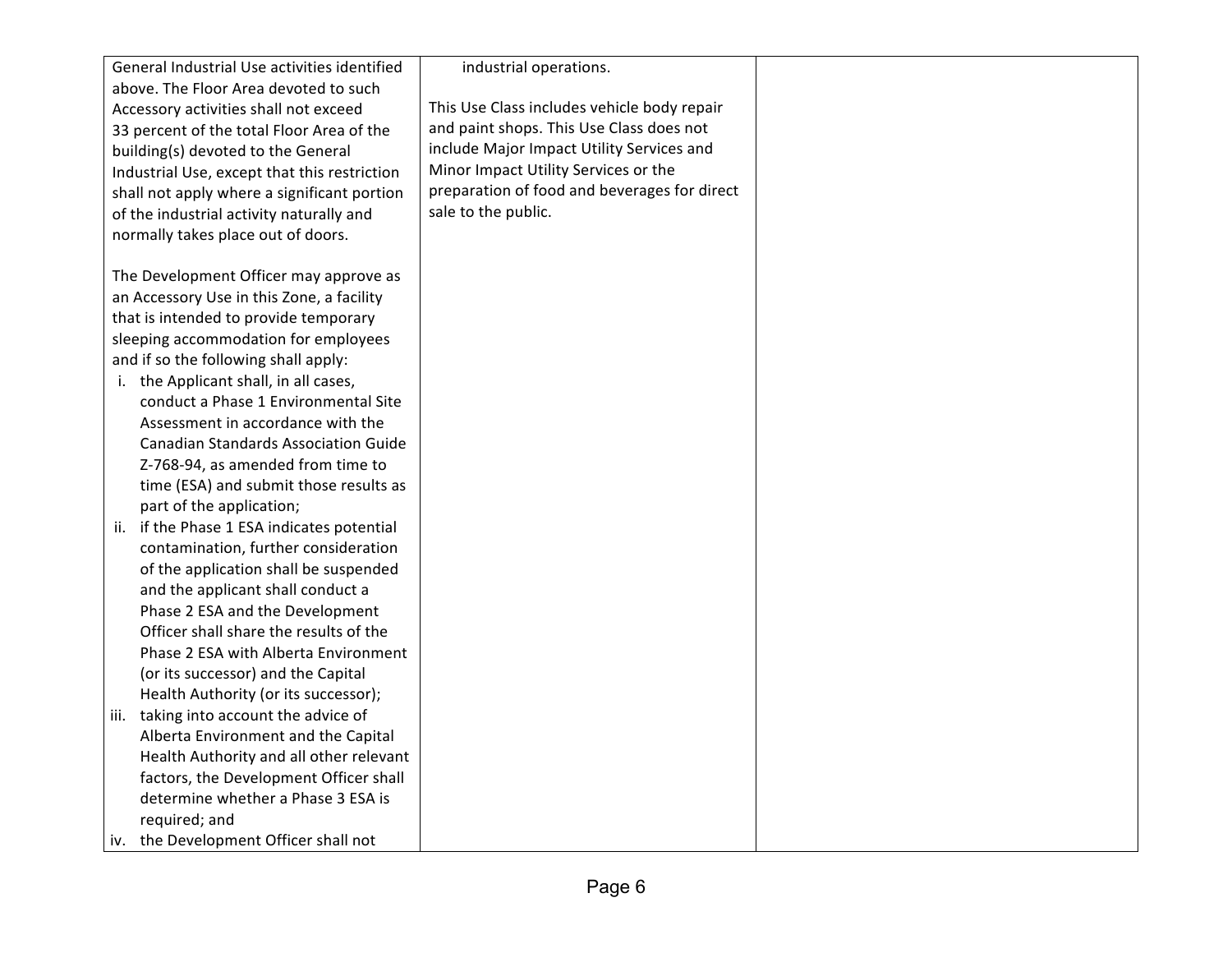| issue a Development Permit for this<br>Accessory Use until the Applicant has<br>demonstrated that the required Phase<br>3 ESA has been completed.<br>The Applicant must demonstrate that the<br>proposed Accessory Use is not larger than<br>is necessary to support industrial activities<br>on the Site and that the design and layout                                                                                       |                                                                                                                                                                                                        |                                                                                                                                                                                                                                  |
|--------------------------------------------------------------------------------------------------------------------------------------------------------------------------------------------------------------------------------------------------------------------------------------------------------------------------------------------------------------------------------------------------------------------------------|--------------------------------------------------------------------------------------------------------------------------------------------------------------------------------------------------------|----------------------------------------------------------------------------------------------------------------------------------------------------------------------------------------------------------------------------------|
| are not suitable for use as permanent<br>accommodation. The Development Officer<br>shall not approve as an Accessory Use in a<br>facility that is suitable for use as a<br>permanent residence.                                                                                                                                                                                                                                |                                                                                                                                                                                                        |                                                                                                                                                                                                                                  |
| This Use Class includes vehicle body repair<br>and paint shops. This Use Class does not<br>include Major Impact Utility Services and<br>Minor Impact Utility Services or the<br>preparation of food and beverages for<br>direct sale to the public.                                                                                                                                                                            |                                                                                                                                                                                                        |                                                                                                                                                                                                                                  |
| <b>Current Residential Related Use Class</b><br><b>Definition</b>                                                                                                                                                                                                                                                                                                                                                              | <b>Proposed Commercial Use Class Definition</b>                                                                                                                                                        | <b>Reasoning</b>                                                                                                                                                                                                                 |
| Live Work Unit means a business operated<br>from a Dwelling by the principal resident<br>of the Dwelling, where:<br>the business does not exceed 50 per<br>а.<br>cent of the gross floor area of the<br>Dwelling;<br>the business is limited to:<br>b.<br>i. Personal Service Shops<br>ii. Professional, Financial and Office<br><b>Support Services</b><br>iii. Custom Manufacturing<br>Establishments<br>iv. Health Services | Live Work Unit means a unit that contains a<br>Dwelling and a distinct and separate business<br>Use. This Use Class does not include a Minor<br>Home Based Business or a Major Home Based<br>Business. | The proposed amendment clarifies the definition<br>for Live Work Unit and differentiates it from the<br>definitions for Home Based Businesses.<br>Regulations are all moved to the Live Work Unit<br>Special Land Use Provision. |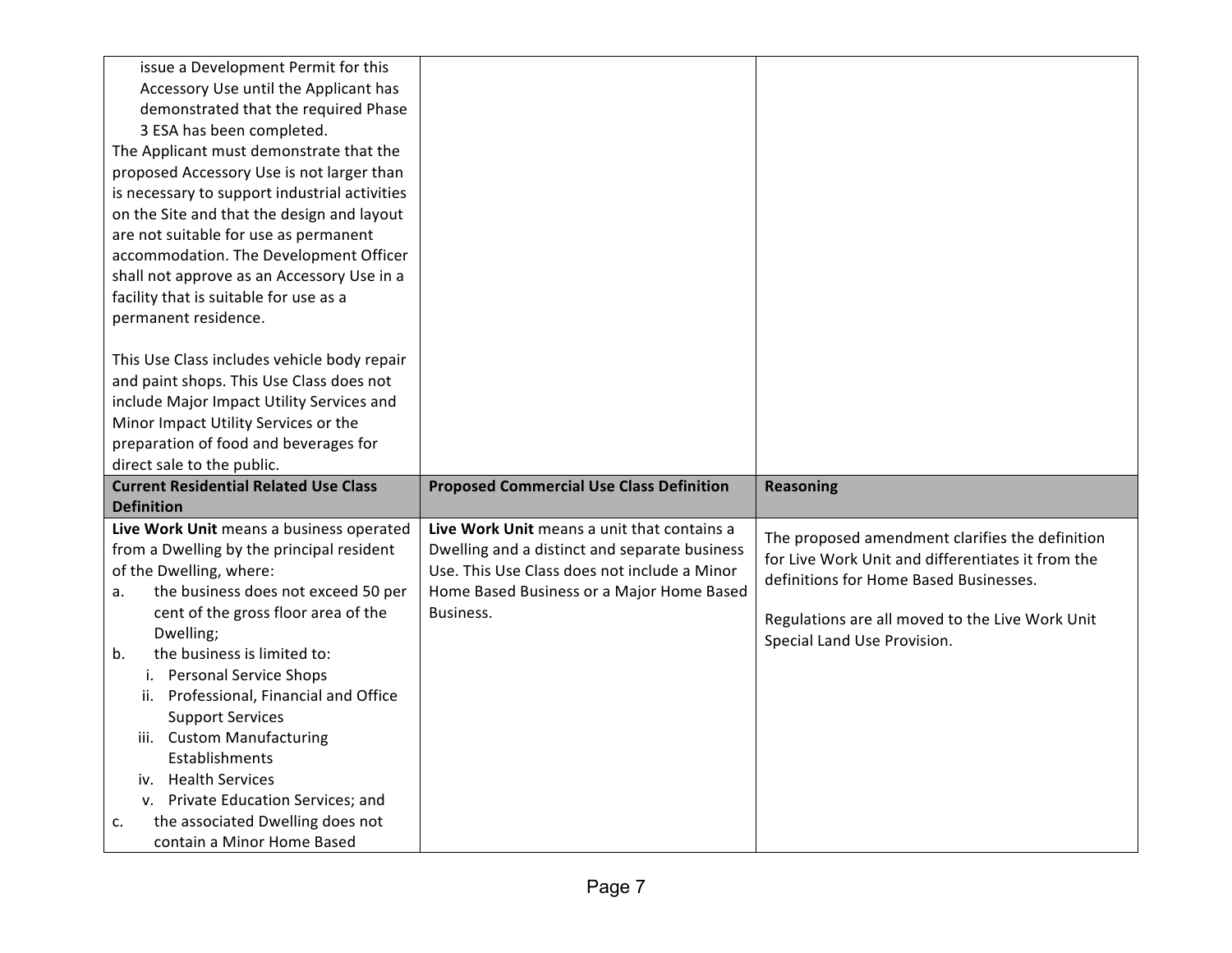| Business or a Major Home Based                      |                                                     |                                                          |
|-----------------------------------------------------|-----------------------------------------------------|----------------------------------------------------------|
| Business.<br><b>Current Community, Educational,</b> | <b>Proposed Community, Educational,</b>             | <b>Reasoning</b>                                         |
| <b>Recreational and Cultural Service Use</b>        | <b>Recreational and Cultural Service Use Class</b>  |                                                          |
| <b>Class Definition</b>                             | <b>Definition</b>                                   |                                                          |
| <b>Community Recreation Services means</b>          | <b>Community Recreation Services means</b>          |                                                          |
| development for recreational, social or             | development for recreational, social, arts or       | The proposed amendment expands the definition to         |
| multi- purpose Use without fixed seats and          | multi-purpose Use in a building without fixed       | include arts-related uses.                               |
| an occupancy capacity of less than 500              | seats and an occupancy capacity of fewer            |                                                          |
| persons, primarily intended for local               | than 500 persons, primarily intended for local      |                                                          |
| community purposes. Typical Uses include            | community purposes. Typical Uses include            |                                                          |
| community halls, community centres, and             | community halls, community centres, and             |                                                          |
| community league buildings operated by a            | community league buildings operated by a            |                                                          |
| local residents' organization.                      | local residents' organization or similar non-       |                                                          |
|                                                     | profit organization.                                |                                                          |
| <b>Public Libraries and Cultural Exhibits</b>       | <b>Public Libraries and Cultural Exhibits means</b> |                                                          |
| means development for the collection of             | development for the collection of literary,         | The proposed amendment clarifies that the art            |
| literary, artistic, musical and similar             | artistic, musical and similar reference             | galleries included under this use class are for the      |
| reference materials in the form of books,           | materials in the form of books, manuscripts,        | purpose of public exhibition rather than sales.          |
| manuscripts, recordings and films for               | recordings and films for public use; or a           |                                                          |
| public use; or a development for the                | development for the collection, preservation        |                                                          |
| collection, preservation and public                 | and public exhibition of works or objects of        |                                                          |
| exhibition of works or objects of historical,       | historical, scientific or artistic value. Typical   |                                                          |
| scientific or artistic value. Typical Uses          | Uses include libraries, museums and public,         |                                                          |
| include libraries, museums and art                  | not-for-profit art galleries.                       |                                                          |
| galleries.                                          |                                                     |                                                          |
| <b>Existing Land Use Regulation</b>                 | <b>Proposed Land Use Regulations</b>                | <b>Reasoning</b>                                         |
| Live Work Units shall comply with the               | Live Work Units shall comply with the               | The proposed amendment changes the following:            |
| following regulations:                              | following regulations:                              | Explicit reference to parking is made,<br>$\bullet$      |
| each unit shall have individual access<br>а.        | a. neither the Dwelling nor the business            | A floor area restriction on the business<br>$\bullet$    |
| at grade;                                           | components of the Live Work Unit                    | component is added;                                      |
| b. there shall be no exterior display or            | may be rented or sold separately;                   | A requirement that there is internal access<br>$\bullet$ |
| advertisement other than an                         |                                                     | between the Dwelling and business components             |
| identification plaque or Sign a                     | b. the number of non-resident                       | of the Live Work Unit is added,                          |
| maximum of 20 cm x 30.5 cm in size                  | employees or business partners                      | The requirement that each unit must have<br>$\bullet$    |
| located on the Dwelling;                            | working on Site shall not exceed two                | access to grade is removed, in order to allow for        |
| the number of non-resident<br>c.                    | per unit at any one time;                           | development such as Live Work Units in                   |
| employees or business partners                      | c. the number of parking stalls shall be            | warehouse conversions,                                   |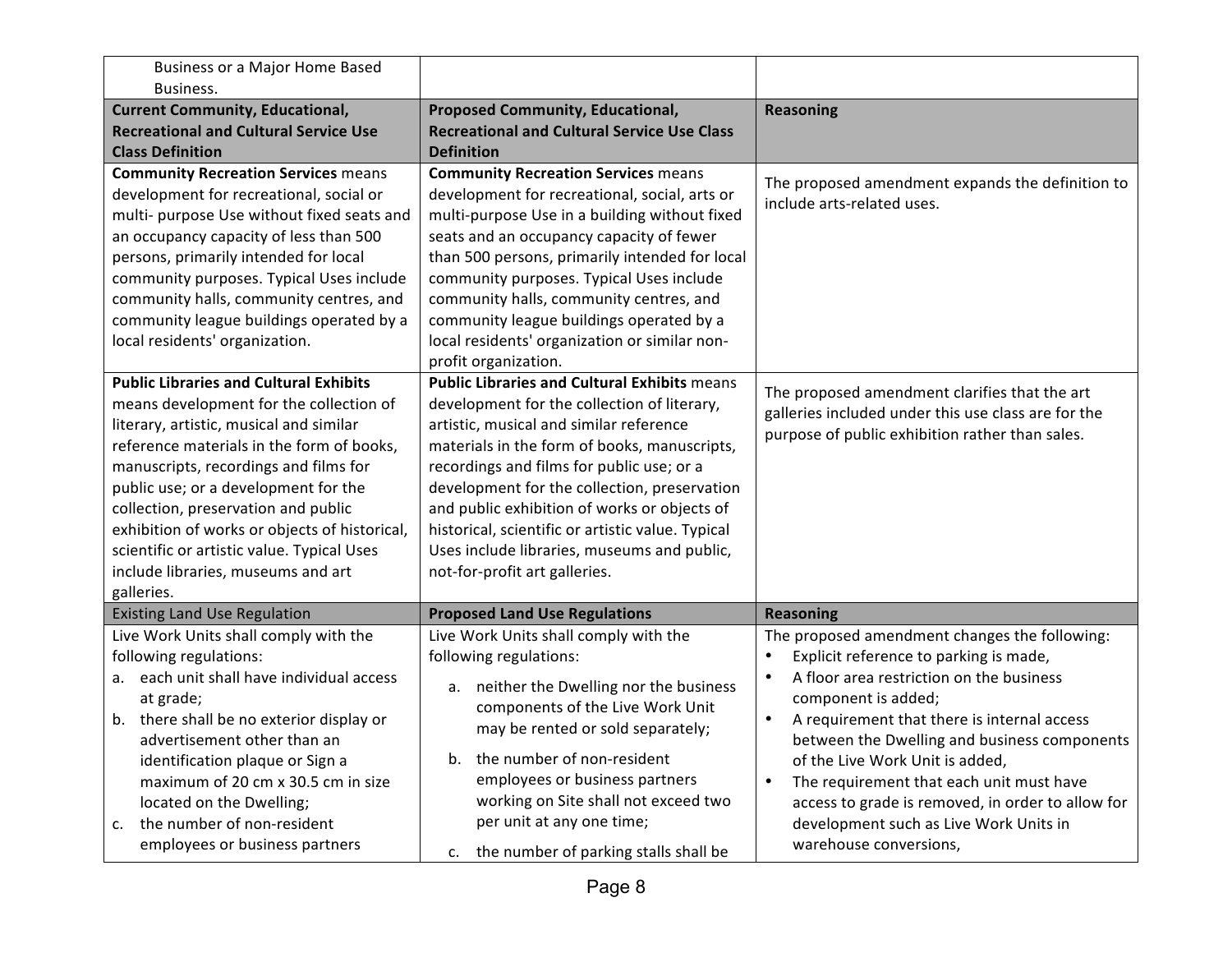| d.  | working on-site shall not exceed two<br>per unit at any one time;<br>there shall be no outdoor business<br>activity, or outdoor storage of material<br>or equipment associated with the<br>Business. Indoor storage related to<br>the business activity shall be allowed |    | provided based upon the Use or Uses<br>to be conducted within the Live Work<br>Unit, and according to the regulations<br>outlined in Schedule 1 of Section 54.2<br>this Bylaw;<br>d. the business component of the Live<br>Work Unit shall not exceed 50 per cent                                                                                | Sign regulations are removed, as signage would<br>$\bullet$<br>have to conform with the sign regulations of the<br>zone in which the Live Work Unit is located. |
|-----|--------------------------------------------------------------------------------------------------------------------------------------------------------------------------------------------------------------------------------------------------------------------------|----|--------------------------------------------------------------------------------------------------------------------------------------------------------------------------------------------------------------------------------------------------------------------------------------------------------------------------------------------------|-----------------------------------------------------------------------------------------------------------------------------------------------------------------|
| e.  | in either the Dwelling or Accessory<br>buildings;<br>there shall be no nuisance created by<br>the business by way of electronic<br>interference, dust, noise, odor, smoke,                                                                                               | e. | of the gross Floor Area of the unit;<br>there shall be internal access between<br>the Dwelling and the business<br>components of the Live Work Unit;                                                                                                                                                                                             |                                                                                                                                                                 |
|     | bright light or anything of an offensive<br>or objectionable nature which is<br>detectable to normal sensory<br>perception outside the Live Work unit;<br>and                                                                                                            | f. | the Dwelling associated with a Live<br>Work Unit shall not contain a Minor<br>Home Based Business or a Major<br>Home Based Business; and                                                                                                                                                                                                         |                                                                                                                                                                 |
| f.  | each application for a Development<br>Permit for the Use Class Live Work<br>Unit shall include a description of the                                                                                                                                                      | g. | the business component of the Live<br>Work Unit shall be limited to:                                                                                                                                                                                                                                                                             |                                                                                                                                                                 |
|     | business to be undertaken at the<br>premises, an indication of the number<br>of business visits per week, provision                                                                                                                                                      |    | i.<br>Personal Service Shops,<br>ii.<br>Professional, Financial and<br>Office Support Services,                                                                                                                                                                                                                                                  |                                                                                                                                                                 |
|     | for vehicular and bicycle parking for<br>visitors and employees, and where any<br>materials or equipment associated                                                                                                                                                      |    | iii.<br><b>Creation and Production</b><br>Studio, and                                                                                                                                                                                                                                                                                            |                                                                                                                                                                 |
|     | with the business use are to be stored                                                                                                                                                                                                                                   |    | Health Services.<br>iv.                                                                                                                                                                                                                                                                                                                          |                                                                                                                                                                 |
| N/A |                                                                                                                                                                                                                                                                          |    | General Industrial Uses shall comply<br>with the following regulations:                                                                                                                                                                                                                                                                          | There are no existing land use regulations for<br>General Industrial Uses. A new special land use                                                               |
|     |                                                                                                                                                                                                                                                                          |    | a. Any indoor display, office,<br>technical or administrative<br>support areas or any retail sale<br>operations shall be Accessory to<br>the General Industrial Use. The<br>Floor Area devoted to such<br>Accessory activities shall not<br>exceed 33 percent of the total<br>Floor Area of the building(s)<br>devoted to the General Industrial | provision is proposed in order to contain the<br>regulations found in the current definition for<br>General Industrial Uses.                                    |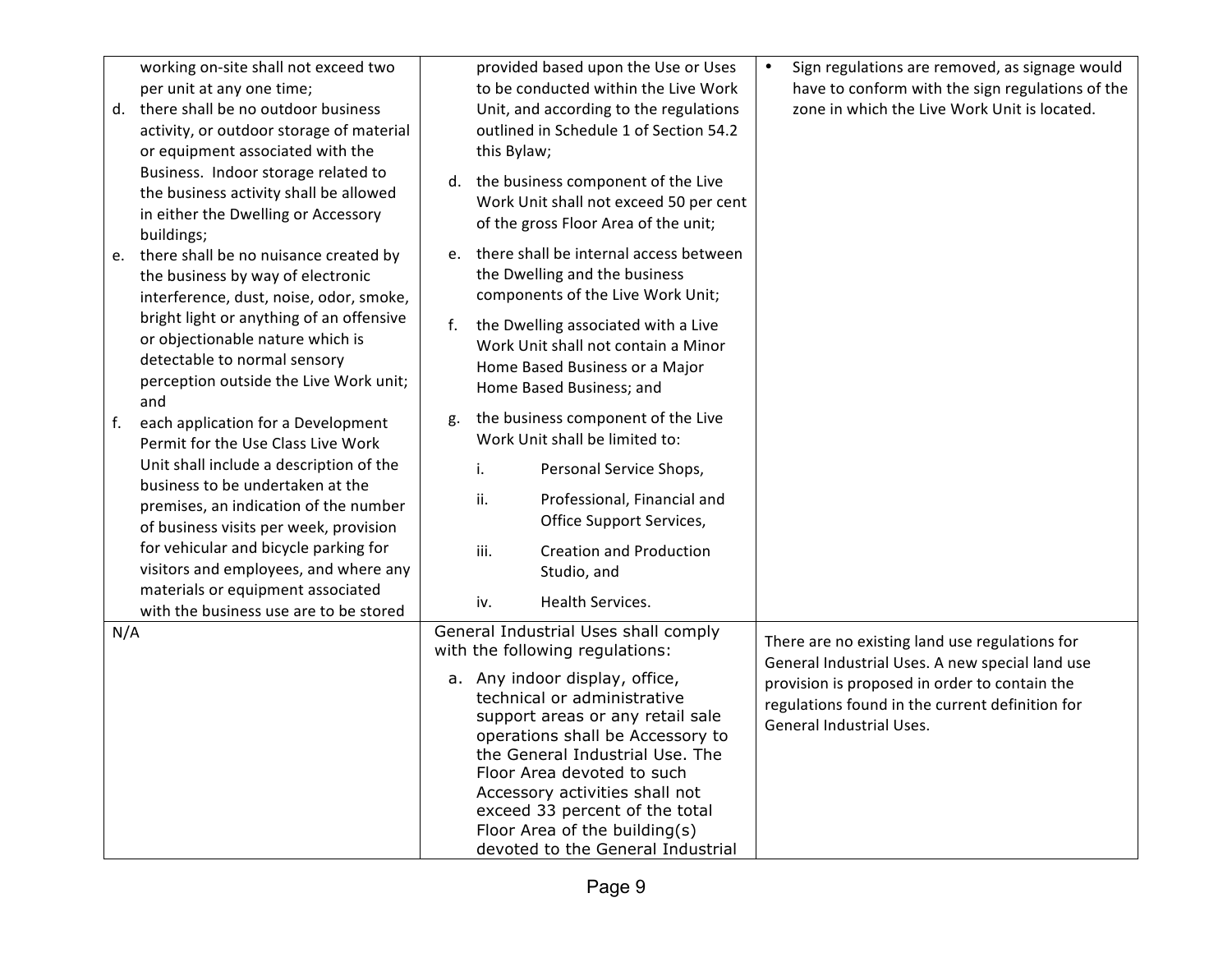| Use, except that this restriction<br>shall not apply where a significant<br>portion of the industrial activity<br>naturally and normally takes place<br>out of doors.                                                                                                                                                                                                                                                                                                        |  |
|------------------------------------------------------------------------------------------------------------------------------------------------------------------------------------------------------------------------------------------------------------------------------------------------------------------------------------------------------------------------------------------------------------------------------------------------------------------------------|--|
| b. The Development Officer may<br>approve a facility that is intended<br>to provide temporary sleeping<br>accommodation for employees as<br>an Accessory Use to a General<br>Industrial Use. The proposed<br>Accessory Use shall not be larger<br>than necessary to support<br>industrial activities on the Site,<br>and the design and layout of the<br>accommodation shall not be<br>suitable for use as permanent<br>residence. The following<br>regulations shall apply: |  |
| i. the Applicant shall, in all cases,<br>conduct a Phase 1<br><b>Environmental Site Assessment</b><br>in accordance with the Canadian<br>Standards Association Guide Z-<br>768-94, as amended from time<br>to time (ESA) and submit those<br>results as part of the<br>application;                                                                                                                                                                                          |  |
| ii. if the Phase 1 ESA indicates<br>potential contamination, further<br>consideration of the application<br>shall be suspended and the<br>applicant shall conduct a Phase<br>2 ESA and the Development<br>Officer shall share the results of<br>the Phase 2 ESA with Alberta<br>Environment (or its successor)<br>and the Capital Health Authority<br>(or its successor);                                                                                                    |  |